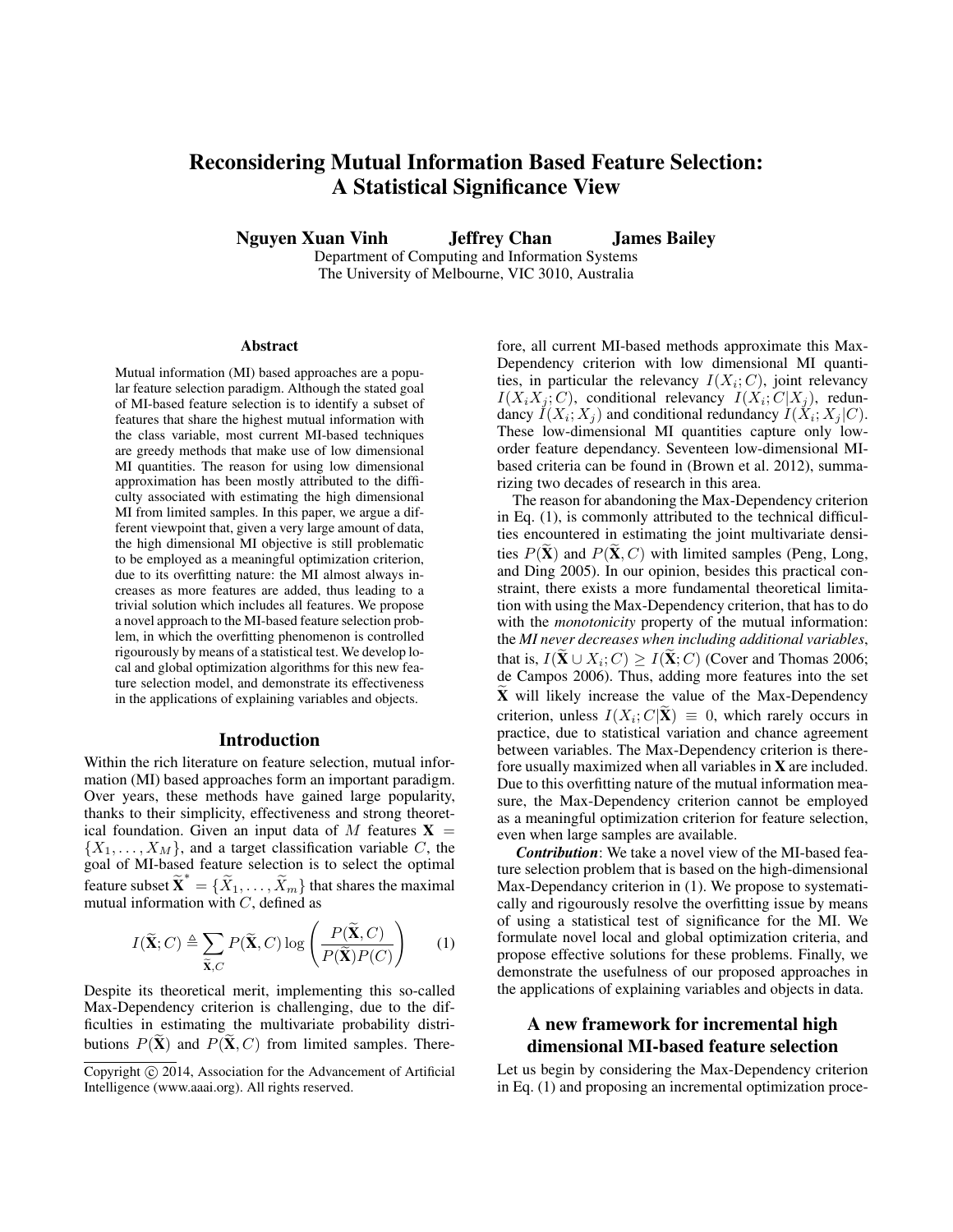dure similar to other popular MI-based heuristics. Suppose we have already selected the feature set  $\widetilde{\mathbf{X}}_{m-1}$  and would like to expand it to  $\widetilde{\mathbf{X}}_m$  by adding an additional feature  $\widetilde{X}_m$ . Due to the decomposition property of the mutual information (Cover and Thomas 2006)

$$
I(\widetilde{\mathbf{X}}_m; C) = I(\widetilde{\mathbf{X}}_{m-1}; C) + I(\widetilde{X}_m; C | \widetilde{\mathbf{X}}_{m-1})
$$
 (2)

the incremental objective value added by  $\widetilde{X}_m$  is thus the conditional mutual information (CMI)  $I(\bar{X}_m; C|\bar{\mathbf{X}}_{m-1})$ . Since the CMI is non negative, adding any arbitrary feature to  $X_{m-1}$  will almost surely increase the Max-Dependency criterion, due to chance agreement. To rectify the overfitting nature of the Max-Dependency criterion, we propose to proceed as follows. While the Max-Dependency criterion will always increase, the magnitude of this increment becomes smaller and smaller as more features are added to  $\mathbf{X}_m$ , i.e., adding an additional feature improves little knowledge about C. Indeed we can expect that at some point, this increment will be so small that it becomes *statistically insignificant*. Information theory provides us with an important tool to quantify the statistical significance of this increment. We consider the following classical result by Kullback (Kullback 1968; de Campos 2006), which, in the specific context of feature selection, can be stated as follows:

**Theorem 1.** *Under the null hypothesis that*  $\widetilde{X}_m$  *and*  $C$  *are conditionally independent given*  $\widetilde{X}_{m-1}$ *, the statistic*  $2N \cdot I(\widetilde{X}_m; C | \widetilde{X}_{m-1})$  *approximates to a*  $\chi^2(l(\widetilde{X}_m, \widetilde{X}_{m-1}))$ *distribution, with*  $l(\widetilde{X}_m, \widetilde{X}_{m-1}) = (r_C - 1)(\widetilde{r}_m - 1)r_{\widetilde{X}_{m-1}}$ *degree of freedom, where*  $\widetilde{r}_m$ ,  $r_C$  *and*  $r_{\widetilde{X}_{m-1}}$  *are the number of categories of*  $\widetilde{X}_m$ , C and  $\widetilde{X}_{m-1}$  *respectively, and* N *is the number of samples.*

Herein, we assume that all features have been discretized to categorical variables. Note that in case  $\widetilde{\mathbf{X}}_{m-1} = \emptyset$ , then  $r_{\tilde{\mathbf{X}}_{m-1}} = 1$ . Otherwise  $r_{\tilde{\mathbf{X}}_{m-1}} = \prod_{i=1}^{m-1} \tilde{r}_i$ , where  $\tilde{r}_i$  is the number of categories of  $X_i$ . In general, the theorem also holds for the case where  $\overline{X}_m$  and C are, each of them, a set of random variables (RV), rather than a single RV. In such case,  $r_{\tilde{X}_m}$  and  $r_C$  shall be the aggregate number of cat-<br>aggregate number of such a DV set similar to use We note that egories of such a RV set, similar to  $r_{\widetilde{X}_{m-1}}$ . We note that the quantity  $2N.I(X_1; X_2)$  is in fact the well known Gstatistic for the test of independence between random variables. Kullback's statistic is more general, in that it also provides a means for testing conditional independence. This result provides us with a rigorous means to control the overfitting problem. *Only features that are statistically significantly dependent on the class variable* C*, given all the other already selected features, should be included*. Given a statistical significance threshold  $\alpha$ , we propose an incremental feature selection scheme for maximizing the Max-Dependancy criterion (1) as in Algorithm 1.

Here,  $\chi_{\alpha, l(\tilde{X}_m, \tilde{X}_{m-1})}$  is the critical value corresponding to a given significance level  $1 - \alpha$ , i.e. the value such that the probability  $Pr(\chi^2(l(\widetilde{X}_m, \widetilde{\mathbf{X}}_{m-1})) \leq \chi_{\alpha,l(\widetilde{X}_m, \widetilde{\mathbf{X}}_{m-1})})$  equals  $\alpha$ , where the degree of freedom  $l(\widetilde{X}_m, \widetilde{X}_{m-1})$  is determined

#### Algorithm 1 iSelect : incremental Feature Selection

**Repeat** given  $\tilde{\mathbf{X}}_{m-1}$ , a new feature:

$$
\widetilde{X}_m = \underset{X_i \in \mathbf{X} \setminus \widetilde{\mathbf{X}}_{m-1}}{\arg \max} I(X_i; C | \widetilde{\mathbf{X}}_{m-1}) - \frac{1}{2N} \chi_{\alpha, l(X_i, \widetilde{\mathbf{X}}_{m-1})}
$$

can be added, if 
$$
I(\widetilde{X}_m; C | \widetilde{\mathbf{X}}_{m-1}) > \frac{1}{2N} \chi_{\alpha, l(\widetilde{X}_m, \widetilde{\mathbf{X}}_{m-1})}
$$
.  
Until no more feature could be added.

as per Theorem 1. If we take  $\alpha = 0.95$ , then the MI test of independence is at the traditional threshold of 5% significance. If we take  $\alpha = 0.99$ , then the MI test of independence is at the strict threshold of 1% significance. With this selection scheme, we add the feature that has the most statistically significant conditional MI with the class variable  $C$ , given all the previously added features, until no more feature can be added. A reasonable starting set is the single feature that has the maximum (unconditioned) MI with  $C$ , or the set of two features that jointly shares the maximum MI with C. The significance threshold  $\alpha$  serves to control the model complexity, i.e. number of features to be included. The lower the  $\alpha$  value, the more relaxed the statistical test, and thus more features will be selected. The computational complexity of adding the m-th feature is  $O((M-m)mN)$ .

## High dimensional MI-based feature selection as a global optimization problem

In the previous section, we discussed an incremental, greedy scheme for MI-based feature selection. Similar to other MIbased greedy approaches, this heuristics will only converge to a locally optimal solution at best. We next formalize the feature selection problem as a global optimization problem, maximizing the *adjusted dependancy* defined as:

$$
D(\widetilde{\mathbf{X}}; C) \triangleq I(\widetilde{\mathbf{X}}; C) - \frac{1}{2N} \chi_{\alpha, l(\widetilde{\mathbf{X}}, \emptyset)} \tag{3}
$$

Here, the degree of freedom  $l(\widetilde{\mathbf{X}}, \emptyset) = (\prod_{i=1}^{|X|} \widetilde{r}_i - 1)(r_C - 1)$ <br>is determined as per Theorem 1. The intuition behind this is determined as per Theorem 1. The intuition behind this objective is clear: we aim to find the feature set with the best mutual information with the class variable, but penalizing it according to the significance of the MI value. Larger feature sets always yield higher mutual information, but not necessarily better adjusted dependancy overall. An appealing interpretation for the Max-Adjusted Dependancy criterion in (3) is in terms of model goodness-of-fit and model complexity.  $I(\tilde{\mathbf{X}}; C)$  measures model goodness-of-fit—the more variables we add, the more information they carry about C. The price to pay is, however, an increment in model complexity, as measured by  $\frac{1}{2N}\chi_{\alpha,l(\tilde{\mathbf{X}},\emptyset)}$ , which increases as the feature set grows.

The optimization task is to find the subset  $\tilde{\textbf{X}}^*$  of **X** that globally maximizes the adjusted dependency score  $D(\mathbf{X}; C)$ in Eq.  $(3)$ . The naïve exhaustive enumeration search is presented in Algorithm 2. It systematically enumerates feature sets of increasing size  $m$ . This is clearly not a viable option, requiring exponential time, as there are  $2^M - 1$  subsets. In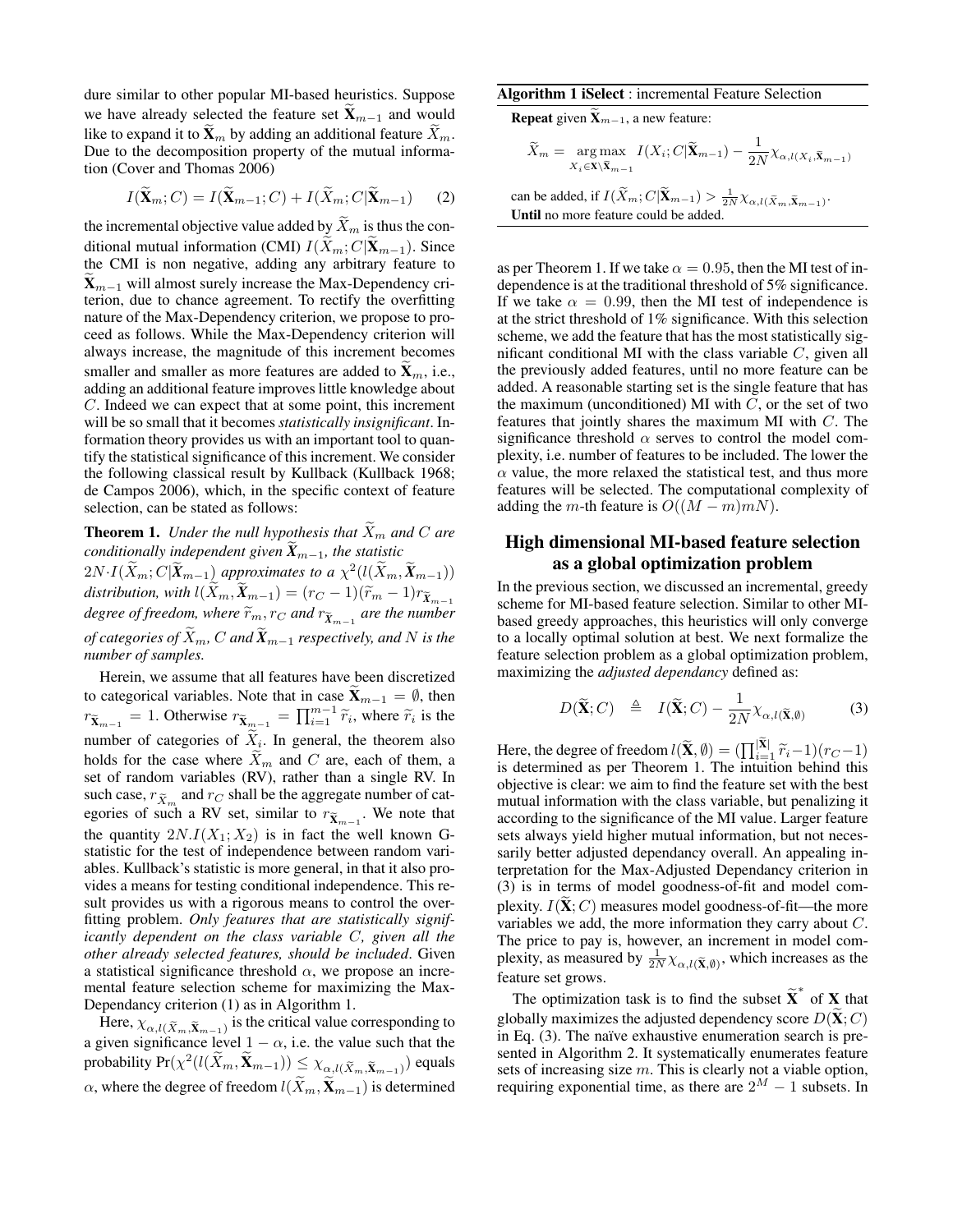the next section, we will show how the globally optimal solution can be identified in polynomial time instead. The key insight into this development is that, we can bound the maximum feature set cardinality, above which any feature set of higher cardinality cannot be optimal. For ease of exposition, we shall start by considering the simpler case where all features have the same number of categories, and then later relax this assumption. We first define the penalty function as

$$
p(\widetilde{\mathbf{X}}) \triangleq \frac{1}{2N} \chi_{\alpha, l(\widetilde{\mathbf{X}}, \emptyset)}.
$$

Algorithm 2 Naïve global search

 $\widetilde{\mathbf{X}}^* := \emptyset$ for  $m = 1$  to  $M$  do  $\widetilde{\mathbf{X}}_m^* := \argmax_{\mathbf{x}} \mathbf{X}_m \{ D(\widetilde{\mathbf{X}}_m; C) | \widetilde{\mathbf{X}}_m \subset \mathbf{X}; |\widetilde{\mathbf{X}}_m| = m \}$ If  $D(\widetilde{\mathbf{X}}_m^*, C) > D(\widetilde{\mathbf{X}}^*; C)$  then  $\widetilde{\mathbf{X}}^* := \widetilde{\mathbf{X}}_m^*$ . end for

#### All features have the same number of categories

The following properties will be algorithmically important:

Property 1. *For all feature sets of the same size, the penalty terms*  $p(\cdot)$  *are the same.* 

Thus, instead of writing  $p(\tilde{\mathbf{X}})$ , we can write  $p(|\tilde{\mathbf{X}}|)$ , or  $p(m)$ , with the implication that any arbitrary feature set of size  $|\tilde{\mathbf{X}}| = m$  gets this same penalty of  $p(m) =$  $\frac{1}{2N}\chi_{\alpha,(r_C-1)(k^m-1)}$ .

**Property 2.**  $p(m)$ ,  $m \in \mathbb{Z}^+$  *is a non-negative, monotonic non-decreasing function in* m*.*

This holds true, based on the fact that for a fixed significance level  $\alpha$ , the critical threshold  $\chi_{\alpha,l}$  of the Chi-squared distribution increases as the degree of freedom  $l$  increases (Myers and Well 2003). We now define

$$
g^*(m) \triangleq \max_{\widetilde{\mathbf{X}} \subset \mathbf{X}, |\widetilde{\mathbf{X}}| = m} I(\widetilde{\mathbf{X}}; C)
$$
(4)

as the best goodness of fit of all feature sets of size m.

Property 3. g ∗ (m) *is a monotonic non-decreasing function upper-bounded by*  $I(X; C)$ *.* 

Let us also define  $D^*(m) \triangleq g^*(m) - p(m)$ , i.e., the best adjusted dependancy score of all feature sets of size  $m$ , then clearly

$$
\max D(\widetilde{\mathbf{X}}; C) = \max_{m \in [1, M]} D^*(m) \tag{5}
$$

The relationship between these quantities is illustrated in Figure 1. The best goodness of fit  $g^*(m)$  is monotonically non-decreasing in  $m$ , and approaches its upperbound  $I(X; C)$  as m increases. The penalty term  $p(m)$  grows strictly monotonically increasing in  $m$ . The best adjusted dependancy score  $D^*(m)$  is the difference between  $g^*(m)$  and  $p(m)$ . It can be observed that once the complexity penalty  $p(m)$  is larger than the maximum goodness of fit  $I(X; C)$ , then  $D^*(m)$  becomes negative and will remain so as m increases. This observation suggests us that an exhaustive search on all  $m$  values is not necessary.



Figure 1: The relationship between the adjusted dependancy, goodness of fit and penalty

Theorem 2. *(Max-Cardinality) The size of the optimal fea-* $\lim_{M \to \infty}$  set  $|\widetilde{X}^*|$  is not greater than  $m^* \triangleq \max\{m | p(m)$  <  $\leq$  $I(X; C)$ .

*Proof.* Clearly when  $p(m)$  has grown larger than the maximum goodness of fit  $I(X; C)$ , then the best adjusted dependancy score  $D^*(m)$  for any  $m > m^*$  will be < 0, and thus can not be globally optimal, noting that we have  $D(\emptyset; C) = 0.$ П

Thus, in the worst case, we only need to search among feature sets of cardinality  $\leq m^*$ , which is characterized by the following result.

**Theorem 3.**  $m^* \leq \lceil \log_k(\frac{2N.I(X;C)}{r_C - 1} + 1) \rceil - 1$ 

*Proof.* If we can identify the minimum integer  $\hat{m}$  satisfying

$$
p(\widehat{m}) \ge I(\mathbf{X}; C) \Leftrightarrow \frac{1}{2N} \chi_{\alpha, (r_C - 1)(k^{\widehat{m}} - 1)} \ge I(\mathbf{X}; C)
$$

then  $m^* \leq \hat{m} - 1$ . Unfortunately, since  $\hat{m}$  does not admit a closed-form solution, as  $\chi_{\alpha,l}$  does not have an analytical form, we provide an over-estimate for  $\hat{m}$  as follows. Note form, we provide an over-estimate for  $\hat{m}$  as follows. Note that  $\chi_{\alpha,l}$  is the value such that  $p(\chi^2(l) \leq \chi_{\alpha,l}) = \alpha$ . Since generally we use  $\alpha \gg 0.5$ , the mean value l of the  $\chi^2(l)$ distribution is an under-estimate for  $\chi_{\alpha,l}$ , i.e.,

$$
\frac{1}{2N} \chi_{\alpha,(r_C-1)(k^{\widehat{m}}-1)} \gg \frac{1}{2N} (r_C - 1)(k^{\widehat{m}} - 1)
$$

Now we will require a stricter condition for  $\hat{m}$ , that is

$$
\frac{1}{2N}(r_C - 1)(k^{\hat{m}} - 1) \geq I(\mathbf{X}; C)
$$
  

$$
\Leftrightarrow \hat{m} \geq \log_k(\frac{2N.I(\mathbf{X}, C)}{r_C - 1} + 1)
$$
(6)

For  $m \ge \log_k(\frac{2N \cdot I(\mathbf{X}, C)}{r_C - 1} + 1)$ , we have  $p(m) \ge I(\mathbf{X}; C)$ , thus  $m^* \leq \lceil \log_k(\frac{2N.I(\mathbf{X};C)}{r_C - 1} + 1) \rceil - 1.$ 

Let  $\widehat{m}^* \triangleq \left[ \log_k \left( \frac{2N \cdot I(\mathbf{X};C)}{r_C - 1} + 1 \right) \right] - 1$ , then the largest set size we have to search is  $\hat{m}^*$ . In fact, we may even terminate<br>the search before m reaches  $\hat{m}^*$ the search before m reaches  $\hat{m}^*$ .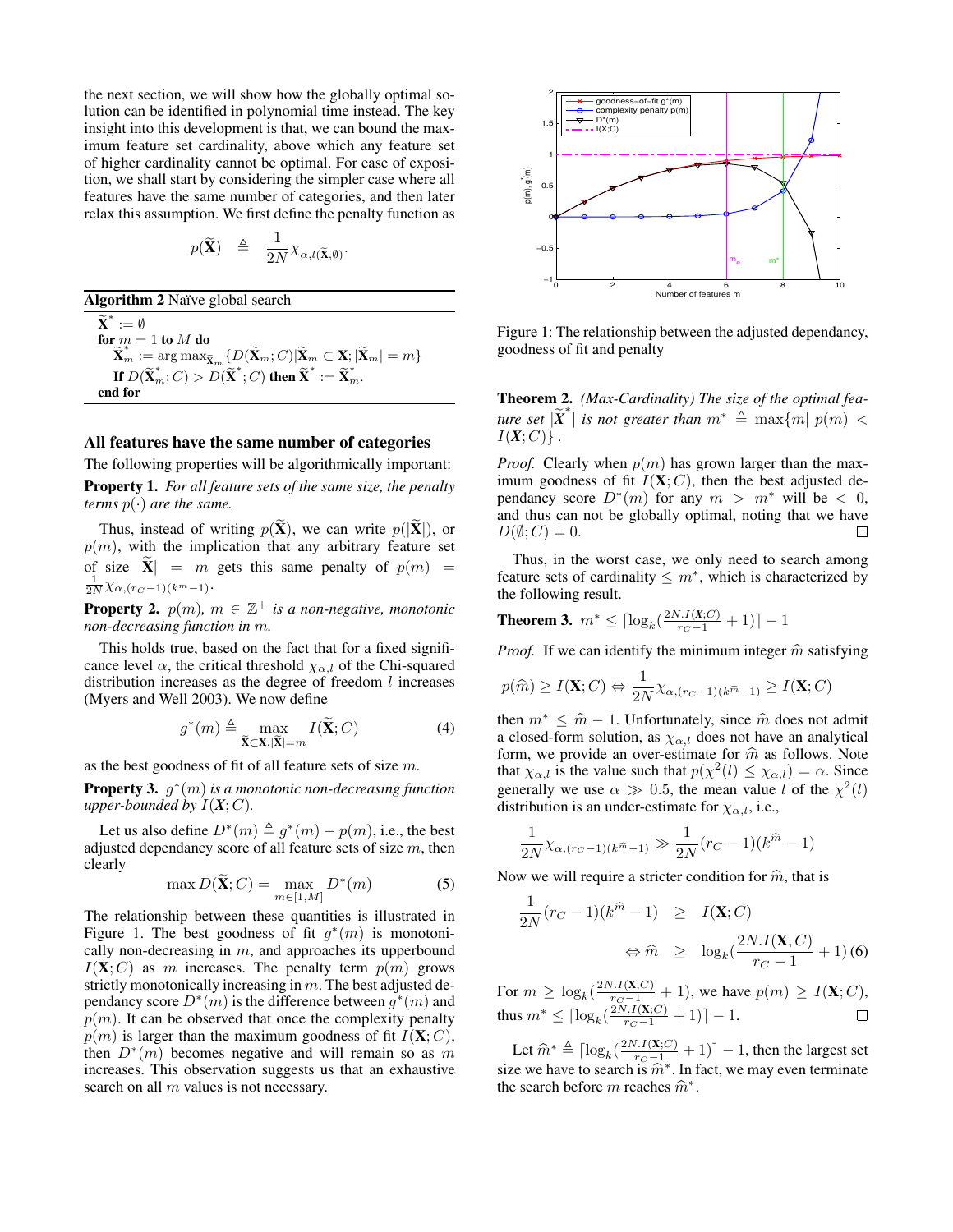Theorem 4. *(Early stop) Suppose the search is currently at*  $m = m_e$ , the current best set is  $\widetilde{X}^*$ , If  $I(X; C) - I(\widetilde{X}^*; C) \leq$  $p(m_e + 1) - p(m_e)$ , then the globally optimal feature set  $size$  *is*  $\widetilde{X}^*$ .

*Proof.* We are to decide whether to expand the feature set size to  $m \geq m_e + 1$ . The maximum bonus for such expansion is bounded by  $I(\mathbf{X}; C) - I(\widetilde{\mathbf{X}}^*, C)$ , while the additional penalty is at least  $p(m_e + 1) - p(m_e)$ . If  $I(\mathbf{X}; C)$  –  $I(\tilde{\mathbf{X}}^*, C) \leq p(m_e + 1) - p(m_e)$  then the adjusted dependancy score will always decrease as more features are added, thus the search can be stopped at  $m_e$  and  $\tilde{\textbf{X}}^*$  is the globally optimal feature set.  $\Box$ 

Using the results in Theorem 3 and 4, our proposed global approach, named GlobalFS, is presented in Algorithm 3.

| Algorithm 3 GlobalFS : Global Feature Selection                                                                                                                                         |
|-----------------------------------------------------------------------------------------------------------------------------------------------------------------------------------------|
| $\widetilde{\mathbf{X}}^* := \emptyset$                                                                                                                                                 |
| for $m = 1$ to $\lceil \log_k(\frac{2N.I(\mathbf{X};C)}{r_C-1} + 1) \rceil - 1$ do                                                                                                      |
| $\widetilde{\mathbf{X}}_m^* := \arg \max_{\widetilde{\mathbf{X}}_m} \{ D(\widetilde{\mathbf{X}}_m; C)   \widetilde{\mathbf{X}}_m \subset \mathbf{X};  \widetilde{\mathbf{X}}_m  = m \}$ |
| If $D(\widetilde{\mathbf{X}}_m^*, C) > D(\widetilde{\mathbf{X}}^*, C)$ then $\widetilde{\mathbf{X}}^* := \widetilde{\mathbf{X}}_m^*$ ;                                                  |
| If $I(X; C) - I(\tilde{X}^*; C) \leq p(m+1) - p(m)$ then                                                                                                                                |
| {Return $\widetilde{\mathbf{X}}^*$ ; Exit;}                                                                                                                                             |
| end for                                                                                                                                                                                 |

Theorem 5. *GlobalFS admits a worst-case time complexity of*  $O(M^{\log_k N} N \log_k N)$  *in the number of features* M, *samples* N *and categories* k*.*

*Proof.* Clearly, the largest set size we have to consider is  $\hat{m}^* = \left[ \log_k \left( \frac{2N.I(\mathbf{X};C)}{r_C - 1} + 1 \right) \right] - 1$ . Assuming  $N \gg \log r_C \ge$ <br> $H(C) \rightarrow I(\mathbf{X};C)$  we have that  $\hat{\mathcal{R}}^*$  being  $N$ , As there  $H(C) \geq I(\mathbf{X}; \tilde{C})$ , we have that  $\hat{m}^* \sim \log_k N$ . As there <br>are  $O(M\hat{m}^*)$  subsets of size up to  $\hat{m}^*$  and each set requires are  $O(M^{\hat{m}^*})$  subsets of size up to  $\hat{m}^*$  and each set requires  $O(\hat{m}^*N)$  time to process the algorithm admits an overall  $O(\hat{m}^*N)$  time to process, the algorithm admits an overall complexity of  $O(M^{\log_k N}N \log_N N)$ complexity of  $O(M^{\log_k N} N \log_k N)$ .

#### Features with different number of categories

In this case, the penalty terms for feature sets of the same cardinality are no longer the same. Therefore, we shall replace the penalty function  $p(m)$  with  $p^*(m) \triangleq$  $\min_{\widetilde{\mathbf{X}}_m \subset \mathbf{X}, |\widetilde{\mathbf{X}}_m|=m} p(\widetilde{\mathbf{X}}_m)$ , that is, the minimum penalty amongst all feature sets of size  $m$ , identified via the following result.

**Theorem 6.** The minimum penalty  $p^*(m)$  over all feature *sets of size* m *corresponds to the set comprising* m *features of X with fewest number of categories.*

*Proof.* Let  $\widetilde{\mathbf{X}}_m^+ = {\{\widetilde{X}_1^+, \dots, \widetilde{X}_m^+\}}$  be the set of m features in X with the smallest number of categories, and  $\mathbf{X}_m = \{X_1, \ldots, X_m\}$  be m arbitrary features in **X**, with the corresponding number of categories being  $\{r_1^+, \ldots, r_m^+\}$ and  $\{\widetilde{r}_1, \ldots, \widetilde{r}_m\}$ . We show that  $p(\widetilde{\mathbf{X}}_m^+) \leq p(\widetilde{\mathbf{X}}_m)$ , i.e.,  $\chi_{\alpha, l(\tilde{\mathbf{X}}_m^+, \emptyset)} \leq \chi_{\alpha, l(\tilde{\mathbf{X}}_m, \emptyset)}$ . Indeed, this holds true, based on the fact that for a fixed significance level  $\alpha$ , the critical threshold  $\chi_{\alpha,l}$  of the Chi-squared distribution increases as the degree of freedom l increases (Myers and Well 2003). Herein it is easily seen that  $(r_C - 1)(\prod_{i=1}^m r_i^+ - 1) \le$  $(r_C-1)(\prod_{i=1}^m \widetilde{r}_i-1),$  i.e.,  $l(\widetilde{\mathbf{X}}_m^+, \emptyset) \leq l(\widetilde{\mathbf{X}}_m, \emptyset).$  $\Box$ 

Note that  $p^*(m)$  is a non-negative, increasing function of m. It is straightforward to show that Theorem 4 still holds when  $p^*(m)$  is used in place of  $p(m)$ . Furthermore, Theorems 3 and 5 also hold true, where  $k$  is replaced by  $k_{min}$ , the smallest number of categories of features in X. Thus we can employ Algorithm 3 for this case, with  $k$  and  $p(m)$  replaced by  $\overline{k_{min}}$  and  $p^*(m)$ .

To further speed up the search, it is noted that for an  $m$ value, it is not needed to do a full exhaustive search on all feature sets of size  $m$ , thanks to the following observation:

Theorem 7. *(Feature set bypassing) For any feature set X*, *if*  $I(X; C) - I(\widetilde{X}^*, C) \leq p(\widetilde{X}) - p(\widetilde{X}^*)$ , then  $\widetilde{X}$  cannot be *globally optimal and thus can be bypassed.*

*Proof.* Recall that  $\widetilde{\mathbf{X}}_{\infty}^*$  represents the currently best solution. Moving from  $\widetilde{\mathbf{X}}^*$  to any other set  $\widetilde{\mathbf{X}}$ , the maximum<br>homeoping for the editor of degree degrees is  $I(\mathbf{X}, G)$ bonus gained for the adjusted dependancy score is  $I(X; C)$ −  $I(\widetilde{\mathbf{X}}^*, C)$ , while the actual additional penalty incurred is  $p(\tilde{\mathbf{X}}) - p(\tilde{\mathbf{X}}^*)$ . If the maximum bonus is smaller than the incurred penalty, then  $\bar{X}$  cannot improve the current objective value and thus can be bypassed tive value, and thus can be bypassed.

The computational value of this theorem is that, for any feature set of size m, it takes  $O(mN)$  time to process, which is mainly the time required for computing the mutual information  $I(X; C)$ . The penalty function, on the other hand, can be computed in  $O(1)$  time via a lookup table. Thus, using this simple check which costs  $O(1)$  time, a large amount of computation can be avoided.

In Table 1, we recommend the best application scenario for each algorithm. iSelect and GlobalFS are both based on high-dimensional mutual information, and thus are most suitable for applications where a relatively large number of samples are available, e.g., from hundreds of samples. Due to its higher complexity, GlobalFS is suitable for problems with a small to medium number of features, e.g., several tens, whilst iSelect is recommended for problems having a larger number of features.

Table 1: Algorithm summary

|                | #Features $M$   |                |  |  |  |
|----------------|-----------------|----------------|--|--|--|
| #Samples $N$   | 10s             | $100s - 1000s$ |  |  |  |
| 10s            | Not applicable  |                |  |  |  |
| $100s - 1000s$ | <b>GlobalFS</b> | <b>iSelect</b> |  |  |  |

#### Experimental evaluation

We experimentally demonstrate the usefulness of the proposes approaches in two applications: Variable explanation and object explanation. Variable explanation aims to select a small set of variables that could potentially shed light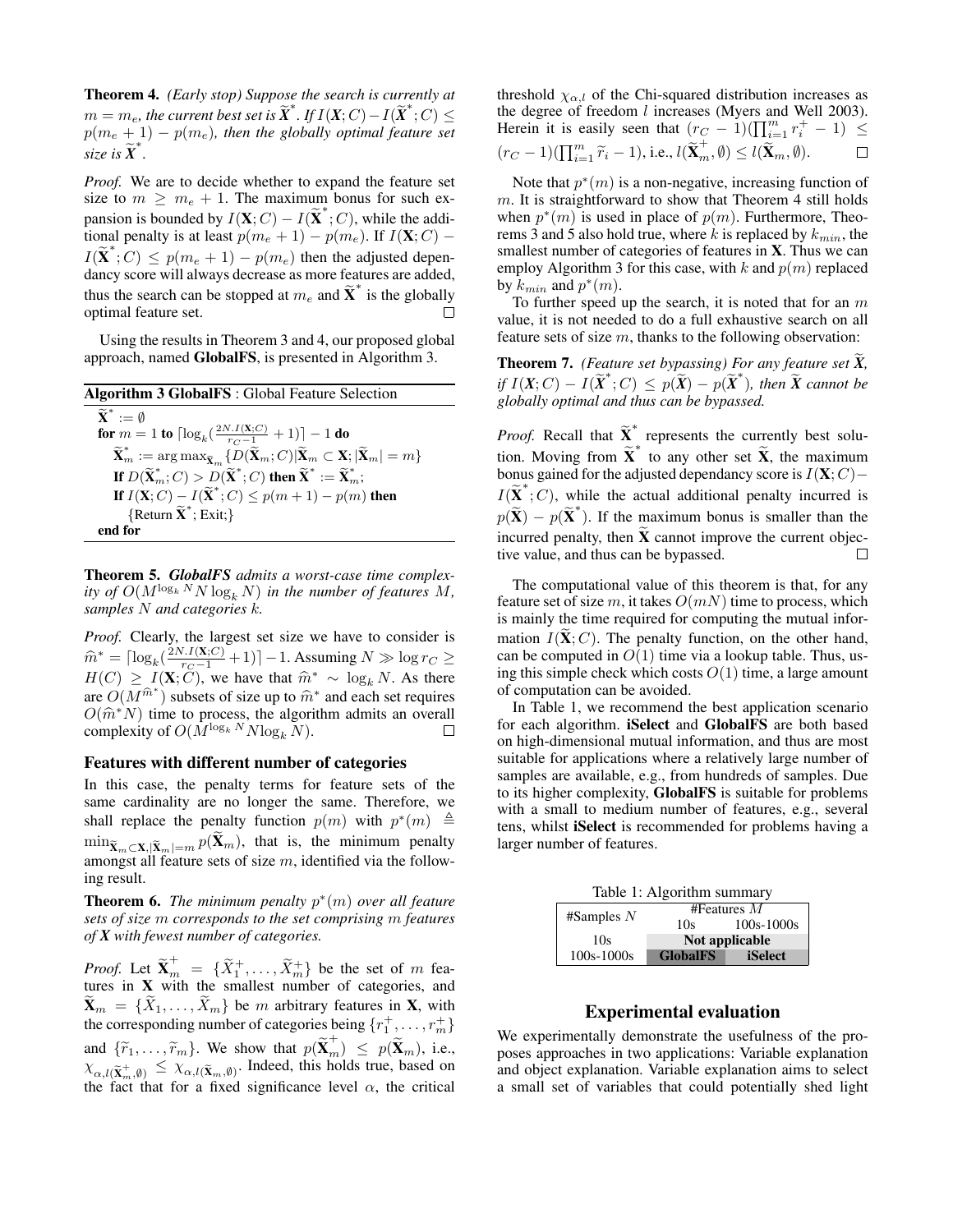Table 2: Dataset summary. M: #features, N: #samples, #C: #classes

| м    | N    | #C | <b>Algorithm</b> |
|------|------|----|------------------|
| 21   | 8124 | 2  | <b>GlobalFS</b>  |
| 21   | 5000 | 3  | <b>GlobalFS</b>  |
| 34   | 366  | 6  | <b>GlobalFS</b>  |
| 57   | 106  | 2  | <b>GlobalFS</b>  |
| 57   | 4601 | 2  | <b>GlobalFS</b>  |
| 60   | 3190 | 3  | <b>GlobalFS</b>  |
| 64   | 3823 | 10 | <b>GlobalFS</b>  |
| 257  | 430  | 2  | iSelect          |
| 500  | 2000 | 2  | iSelect          |
| 649  | 2000 | 10 | iSelect          |
| 1558 | 3279 | 2  | iSelect          |
| 5000 | 6000 | 2  | iSelect          |
|      |      |    |                  |

on to the data generating process, i.e., explaining a target variable, often taken to be the class C. Object explanation, on the other hand, is a relatively novel problem, in which one aims to select a small set of features that distinguish the selected object from the rest of the data (Micenkova et al. 2013). Object explanation is often employed to explain outliers, but could be also used to explain any ordinary objects in principle. We compare our approach with other well-known MI based methods, namely maximum relevance (MaxRel), mutual information quotient (MIQ) (Ding and Peng 2003), conditional infomax feature extraction (CIFE) (Lin and Tang 2006), conditional mutual info maximization (CMIM) (Fleuret and Guyon 2004), joint mutual information (JMI) (Brown et al. 2012) and quadratic programming feature selection (QPFS) (Rodriguez-Lujan et al. 2010). Our implementation (in C++/Matlab–available from https://sites.google.com/site/vinhnguyenx) supports multithreading to maximally exploit the currently popular off-theshelf multicore architectures. A quad-core i7 desktop with 16Gb of main memory was used for our experiments, in which GlobalFS was executed with 6 threads running in parallel. We note that other incremental MI-based feature selection approaches, including iSelect, are generally fast even without parallelization.

## Variable Explanation

We employ several popular data sets from the UCI machine learning repository (Frank and Asuncion 2010) with varying dimensions and number data points, as summarized in Table 2. The aim of variable explanation is to select a relatively small set of features that are helpful in interpreting a target variable. Ideally, the ground-truth for evaluating this task would be, for each data set, a set of annotations indicating which features are important and which are not. Since this information is generally not available for real data, we thus employ the classification error rate as an indicative measure. For classifier, following (Herman et al. 2013; Rodriguez-Lujan et al. 2010) we employ support vector machine (Chang and Lin 2011) with linear kernel and the regularization factor set to 1. For MI computation, continuous features are discretized to 5 equal-frequency bins, while classification is performed on the original feature space. We

tested our algorithms with significance parameter at  $\alpha =$ 0.99 and  $\alpha = 0.95$ , corresponding to statistical tests at 1% and 5% significance respectively, but since the results are very similar, herein we report the results with  $\alpha = 0.99$ . GlobalFS was tested on data sets with small to medium number of features. For larger dataset, we employed **iSe**lect which is initialized using the two features with best adjusted dependancy score provided by GlobalFS. Note that both GlobalFS and iSelect automatically select the number of features, while other MI-based methods all require the number of feature as an input parameter. We use the number of features returned by GlobalFS/iSelect as input to these algorithms. The results of this experiment are detailed in Table 3, where we report the average error rate across 100 bootstrap runs. In each run, N bootstrap samples are drawn for the training set, while the unselected samples serve as the test set. In order to summarize the statistical significance of the findings, as in Herman et al., we employ the one sided paired t-test at 5% significance level to test the hypothesis that GlobalFS/iSelect or a compared method performs significantly better than the other. Overall we found that GlobalFS/iSelect perform strongly, consistently returning a small set of features that achieve high classification accuracy amongst the compared methods.

#### Object Explanation

The object explanation task is to select a small set of features that distinguish the query object  $q$  from the rest of the data objects  $\{o_1, \ldots, o_n\}$ . The task can be cast as a twoclass feature selection problem as proposed in (Micenkova et al. 2013), where the positive class is formed from  $n - 1$ synthetic samples randomly picked from a Gaussian distribution centered at q, and the negative class is  $\{o_1, \ldots, o_n\}$ . For this experiments, we employ a collection of data sets published by (Keller, Muller, and Bohm 2012) for benchmarking subspace outlier detection. The collection contains data sets of 10, 20, 30, 40, 50, 75 and 100 dimensions, each consisting of 1000 data points and 19 to 136 outliers. These outliers are challenging to detect, as they are only observed in subspaces of 2 to 5 dimensions and not in any lower dimensional subspaces. Our task here is not outlier detection, but to explain why the annotated outliers are designated as such, i.e., pointing out the subspace (feature set) in which the query point is outlying. For each outlier (query point) q, we form the positive class as proposed in (Micenkova et al. 2013), with samples drawn from  $\mathcal{N}(q, \lambda^2 I)$ , where  $\lambda = 0.35 \cdot \frac{1}{M} \cdot k$ -distance(q) and k-distance(q) is the distance from  $q$  to its k-th nearest neighbor, with k set to 35. The features are discretized to 5 equal-frequency bins, and mutual information based feature selection methods are employed to select the best features that distinguish the positive class from the negative class. Since the number of dimensions is moderate, we employ GlobalFS for this experiment. Again, we set our significance parameter at  $\alpha = 0.99$ and  $\alpha = 0.95$ . GlobalFS automatically determines the number of features. We used the number of features of GlobalFS ( $\alpha = 0.99$ ) as the number of features to be selected by other MI-based methods. The ground-truth for this task is the outlying subspace for each outlier, available as part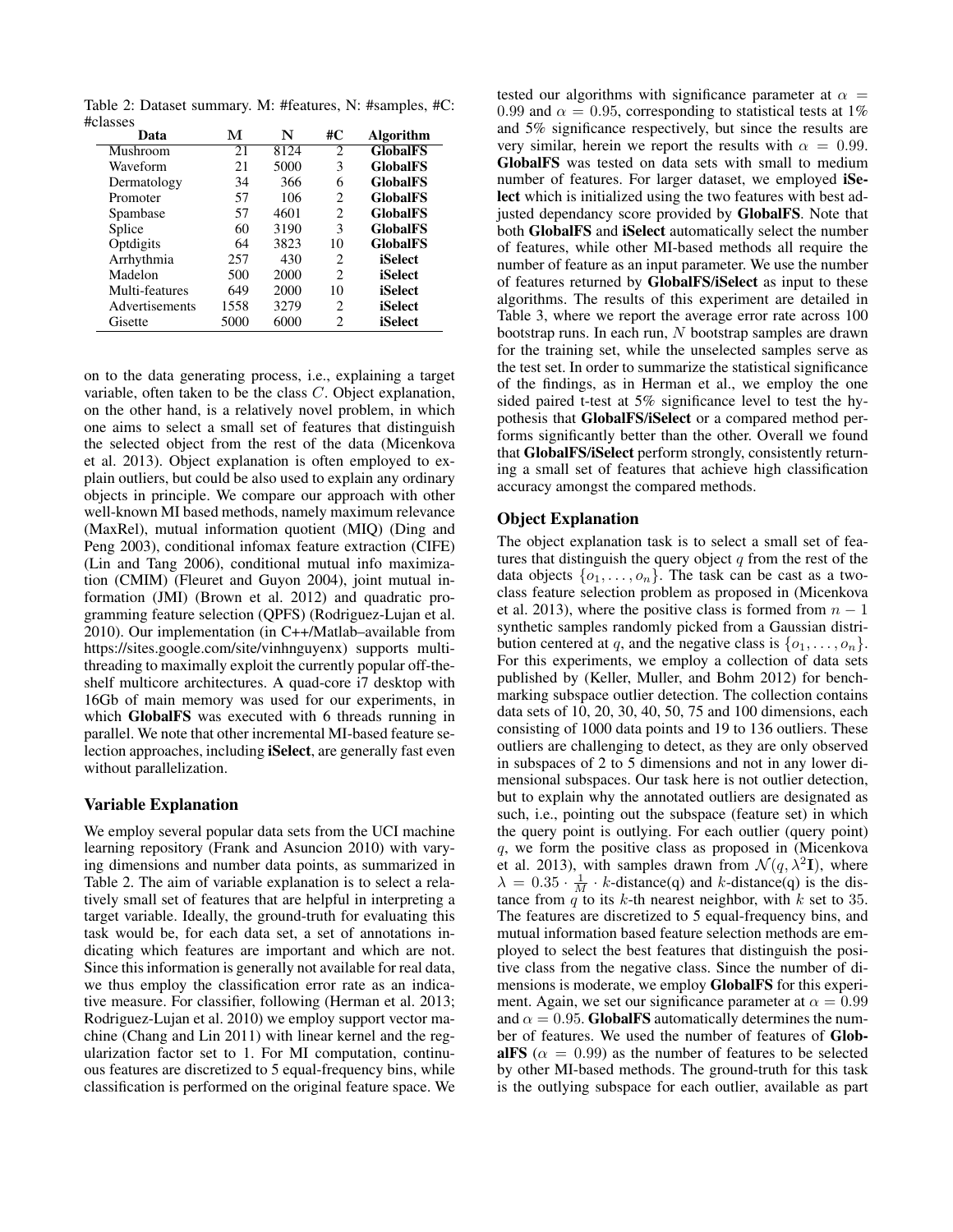Data maxRel MIQ CMIM CIFE MRMR JMI QPFS GlobalFS/ (#selected features) iSelect Mushroom(2)  $0.6 \pm 0.1$  (=)  $1.4 \pm 0.2$  (+)  $0.6 \pm 0.1$  (=)  $0.6 \pm 0.1$  (=)  $1.4 \pm 0.2$  (+)  $0.6 \pm 0.1$  (=)  $1.5 \pm 0.2$  (+)  $0.6 \pm 0.1$ Promoter(2)  $18.1 \pm 5.5$  (+)  $18.1 \pm 5.5$  (+)  $15.1 \pm 4.7$  (=)  $15.1 \pm 4.7$  (=)  $18.1 \pm 5.5$  (+)  $15.1 \pm 4.7$  (=)  $18.1 \pm 5.5$  (+)  $15.1 \pm 5.5$  $\text{Splice}(2)$  28.0  $\pm$  1.1 (+) 26.1  $\pm$  0.9 (=) 26.0  $\pm$  1.0 (=) 26.0  $\pm$  1.0 (=) 26.0  $\pm$  1.0 (=) 26.0  $\pm$  1.0 (=) 28.0  $\pm$  1.1 (+) 26.0  $\pm$  1.1 Waveform(3)  $32.6 \pm 0.8 + 25.5 \pm 0.8 + 25.5 \pm 0.8 + 25.5 \pm 0.8 + 25.5 \pm 0.8 + 25.5 \pm 0.8 + 25.5 \pm 0.8 + 25.5 \pm 0.8 + 25.5 \pm 0.8 + 25.5 \pm 0.8 + 25.5 \pm 0.8 + 25.5 \pm 0.8 + 25.5 \pm 0.8 + 25.5 \pm 0.8 + 25.5 \pm 0.8 + 25.5 \pm 0.8 + 25.5 \pm 0.8 + 25.5$  $S$ pambase(3) 23.5  $\pm$  1.0 (=) 38.6  $\pm$  1.0 (+) 23.5  $\pm$  1.0 (=) 29.9  $\pm$  1.0 (+) 23.5  $\pm$  1.0 (=) 27.5  $\pm$  0.9 (+) 23.5  $\pm$  1.0 Dermatology(2)  $41.1 \pm 4.4$  (+)  $47.9 \pm 4.8$  (+)  $38.6 \pm 3.8$  (=)  $38.6 \pm 3.8$  (=)  $39.1 \pm 3.8$  (+)  $38.6 \pm 3.8$  (=)  $51.6 \pm 3.4$  (+)  $38.6 \pm 4.4$  $\text{Optidigits}(3)$  18.9  $\pm$  22.3 (−) 21.9  $\pm$  25.8 (+) 18.9  $\pm$  22.3 (−) 18.9  $\pm$  22.3 (−) 20.3  $\pm$  24.0 (+) 18.9  $\pm$  22.3 (−) 25.3  $\pm$  29.9 (+) 19.8  $\pm$  22.3

Arrhythmia(3)  $43.7 \pm 2.8 + 43.2 \pm 2.9 + 35.8 \pm 3.0 - 35.5 \pm 2.9 - 34.0 \pm 3.0 - 35.9 \pm 2.9 - 30.2 \pm 2.9 - 38.4 \pm 2.8$ Advertisements(3)  $5.6 \pm 0.5$  (−)  $8.1 \pm 0.6$  (+)  $6.6 \pm 0.6$  (=)  $6.6 \pm 0.6$  (=)  $6.6 \pm 0.6$  (=)  $5.6 \pm 0.5$  (−)  $7.8 \pm 0.6$  (+)  $6.6 \pm 0.5$ Multi-features(3)  $35.0 \pm 2.3 (=)$   $49.6 \pm 2.0 (+)$   $35.0 \pm 2.3 (=)$   $22.0 \pm 1.2 (-)$   $35.0 \pm 2.3 (=)$   $35.0 \pm 2.3 (=)$   $43.5 \pm 1.8 (+)$   $35.0 \pm 2.3$  $\text{Madelon}(4)$   $38.4 \pm 1.5 \,(+)$   $37.9 \pm 1.4 \,(-)$   $38.6 \pm 1.5 \,(+)$   $38.4 \pm 1.5 \,(+)$   $38.0 \pm 1.5 \,(-)$   $38.3 \pm 1.4 \,(+)$   $38.4 \pm 1.5 \,(+)$   $38.2 \pm 1.5 \,(-)$ Gisette(2)  $16.2 \pm 0.6$  (+)  $15.7 \pm 0.6$  (+)  $14.1 \pm 0.6$  (+)  $12.8 \pm 0.8$  (+)  $12.8 \pm 0.6$  (+)  $12.8 \pm 0.8$  (+)  $14.7 \pm 1.1$  (+)  $11.7 \pm 0.6$ 

#W/T/L: 7/3/2 10/1/1 3/7/2 3/6/3 6/4/2 3/6/3 11/0/1

Table 3: Bootstrap error rate comparison of GlobalFS/iSelect against other methods. W: win (+), T: tie (=), L: loss (−) for GlobalFS/iSelect against the compared method according to the 1-sided paired t-test.



Figure 2: Evaluation of GlobalFS and other MI-based approaches on the object explanation task (best viewed in color).

of Keller, Muller, and Bohm's data. Let the true outlying subspace be  $T$  and the retrieved subspace be  $P$ , to evaluate the effectiveness of the algorithms, we employ the Jaccard index  $Jaccard(T, P) \triangleq |T \cap P|/|T \cup P|$ , and the precision, precision  $\triangleq |T \cap P|/|P|$ . The average Jaccard index and precision over all outliers for each dataset are reported in Figure 2(a,b). In this task, GlobalFS outperforms all the compared methods in both performance indices by a large margin. More specifically, for each number of dimensions M, we employ the one sided paired t-test at 5% significance level to test the hypothesis that GlobalFS or a compared method performs significantly better than the other. It turns out that across all M values, GlobalFS at both  $\alpha = 0.95$ and  $\alpha = 0.99$  significantly outperform all other approaches in both Jaccard index and precision. Although there is a slight difference in GlobalFS at different  $\alpha$  values, this difference is found to be statistically insignificant, according to the t-test. An important factor that contributes to the strong performance of GlobalFS lies in its ability to assess highorder feature dependancy via high dimensional mutual information, while other MI-based methods only make use of

pairwise and triplet-wise dependancy. The outliers in these datasets are indeed challenging to explain, as they do not exhibit much outlying behaviour in low dimensional projection, in particular 1-D projection. The wall-clock execution time comparison for all methods in these data sets is provided in Figure 2(c). Most low-dimensional MI based methods take negligible time, except QPFS which requires computing the full pairwise MI matrix and solving a quadratic optimization problem. Being a global approach, GlobalFS takes considerably more time than the low-dimensional MI greedy approaches, but this computational effort is well justified, given the strong performance indicators. In Fig. 2(c) we also report the runtime of the naive global search, i.e. Algorithm 2 with 6 threads running in parallel, up to  $M = 20$ , which is orders of magnitude slower than GlobalFS. We note that, at dimension  $M \geq 30$ , the naive approach is practically infeasible.

#### **Conclusions**

In this article, we have introduced two novel algorithms for the problem of feature selection based on the high